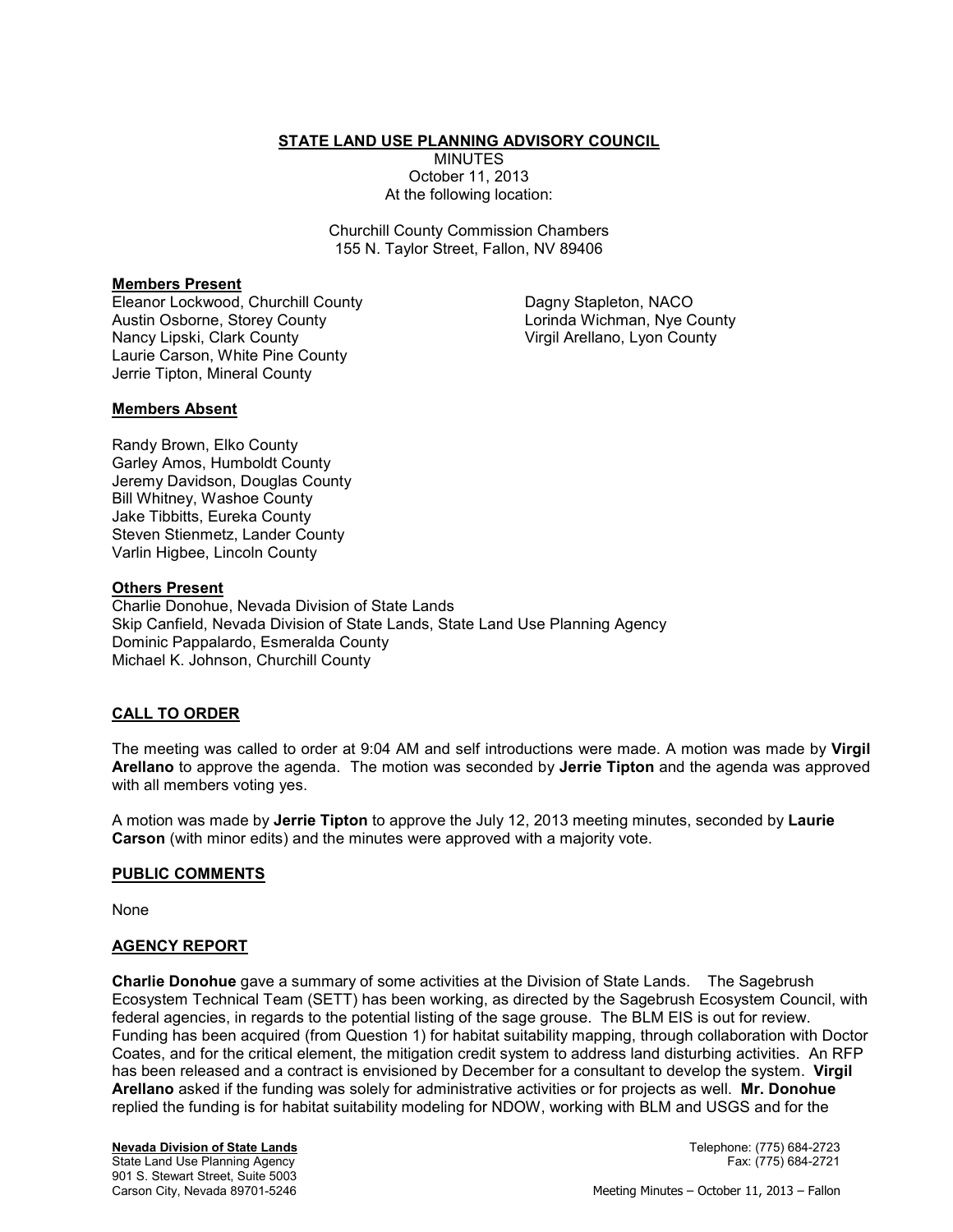mitigation credit system development by a consultant. **Mr. Arellano** stressed the need to remember the Bi-State population of the sage grouse. **Mr. Donohue** replied that the credit system will apply to this population as well.

Division of State Lands (NDSL) is in the process of updating regulations for permitting structures on navigable waterways.

The White Pine and Lincoln County land bills milestone - contracts for cadastral survey work and environmental surveys to transfer lands to State Parks.

NDSL has updated the "Portfolio", a complete compilation of NDSL land assets. Among other things, the Portfolio identifies State agency land needs in all counties, and the potential for disposal of State lands.

**Skip Canfield** discussed the passage of Assembly Bill 2 (AB2) which designated a non-voting NACO position on SLUPAC. AB2 also refines the appointment process by requiring counties submit between one and three names for consideration by December 1, 2013. All SLUPAC members will have new terms beginning Jan 1, 2014. AB2 also excluded SLUPAC from a recent law passed that disallowed an elected official from sitting on more than one Governor-appointed board. Now, members on SLUPAC may also sit on another Governorappointed board.

# **DEVELOPMENT AGREEMENTS**

**Austin Osborne** started with the fact that up until 1999, the Mustang Ranch was pretty much the sole source of income for the county, and then the ranch closed. The County attracted a large-scale investor to develop the Tahoe-Reno Industrial Park on 105,000 acres and included a development agreement. The developer was responsible for the infrastructure in return for the development entitlements, and the county was required to reimburse in a phased timeframe. A development handbook was developed specifically for TRI which gave certainty to those who would want to invest and develop at TRI.

**Eleanor Lockwood** stated that in Churchill County, development agreements are in the form for small-scale planned unit developments (PUDs) and most are completed utilizing the special use permit (SUP) process. The PUD provides requirements for off-site improvements. Developers pay up-front for sewer capacity based on a timeline for completion of phased projects... She mentioned that during the recession when it was a challenge for developers to come up with funds to complete phases, time line deadlines were extended.

**Nancy Lipski** stated that the best example of a development agreement in Clark County is Summerlin. She said that a challenge is when a developer tries to re-negotiate an agreement. She said it is important to be realistic when developing timeframes for completion of phases. She said that development agreements are approved by ordinance.

**Laurie Carson** said that Spring Valley Wind is subject to a development agreement for roads and emergency services. The Great Basin transmission line is also subject to a development agreement.

**Jerrie Tipton** mentioned maintenance of Lucky Boy Pass Road by the mining companies. The road is maintained through an SUP.

**Lorinda Wichman** said Nye County uses development agreements (road maintenance agreements) whereby commercial and industrial ventures help with maintenance of roads where their trucks are being heavily used.

### **BRIDGING THE GAP BETWEEN COMMUNITIES AND THE MILITARY**

Navy staff could not make it due to the shutdown, however, **John Dirickson,** NAS Fallon, was on hand for a presentation called the "SW Compatibility Initiative". The following is a capture of his power point:

Competing interests:

- **Military Needs**
- **Training for Deployment**
- **Qualification & Certification**
- **Testing and Evaluation**

**National Needs**

**Renewable Energy**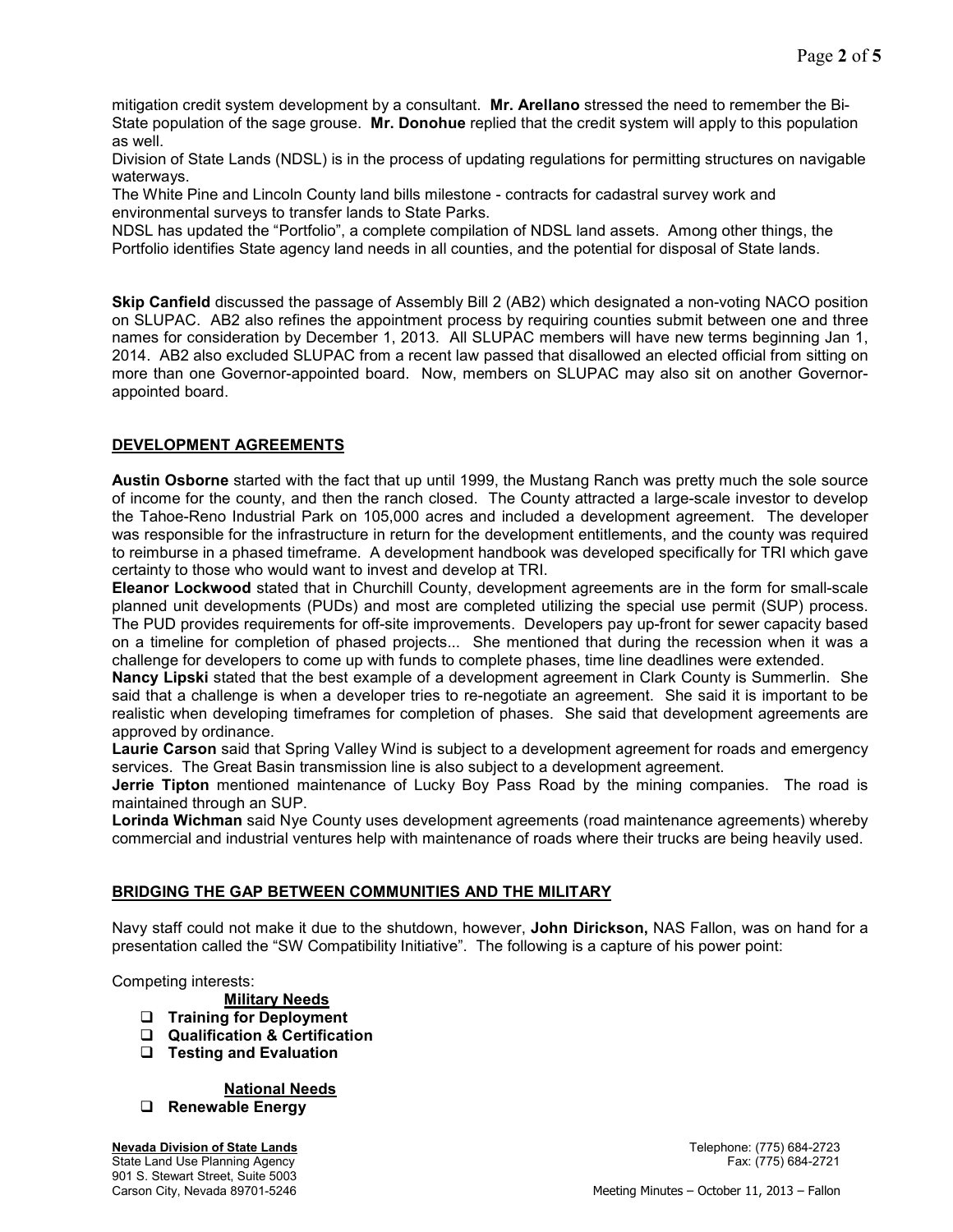- **Oil & Gas Extraction**
- **Population Growth**
- **Economic Development**

### **Challenges**

- **Physical Obstruction**
- **Electromagnetic Interference**
- **NIMBY**
- **Competing Interests Inside and Outside DOD/Government**
- **DOD Must Analyze, Define and Justify Requirements**
- **Creative solutions, Cooperative Attitude, and Persistent is Essential**

### Compatibility Challenges

- Realistic Training & Testing Areas Are Being Impacted From:
	- > Siting of Incompatible Renewable Energy Projects in Military Operational Areas
	- > Siting of Incompatible Urban Developments in Military Operational Areas
	- > Environmental constraints Within Military Operational Areas

### **Military Supports Renewable Energy and Economic Development Compatible with Military Operations**

- Impacts
- > Degraded/Loss of Full Capabilities in Certain Test & Training Areas
- > Program Slippage/Increased Cost
- > Less Capability Delivered to the Warfighter
- > Loss of Rapid Response Capability for Certain Systems
- Challenges to Fielding New/Upgraded Radar and Weapons Systems

### Summary

- **Compatible use Challenges will Continue Growing**
	- $\triangleright$  Support local and regional land use agencies
	- > Exchange data to ensure consistent and coordinated communications
	- > Educate, Articulate and Support Operational Needs and Purpose
	- **Proactive Engagement & Coordinated Responses Required**
		- > Military Must Provide Consistent Message Internally and Externally
- **Develop and Sustain External Agency Relationships to Achieve Compatible Solutions**
	- > Sustaining Local, State and Federal Agency Relationships is imperative

## **EPA SUPERFUND 5-YEAR ASSESSMENTS**

Federal staff could not make it due to the shutdown, however, NDEP staff **Jeff Collins** and **David Friedman**  were on hand for a presentation. Between 1860 and 1880, 15 million pounds of mercury were discharged into the Comstock mining area. NDEP is charged with management while EPA is charged with enforcement. Therefore, NDEP looks at mill sites, tailings, and the 100-year floodplain, these "risk zones" are all areas now designated in the Superfund site. NDEP takes samples of the top 2 feet of these risk zones and the end goal is to make this top 2 feet clean. An environmental covenant is placed on all property deeds stipulating that below the 2-foot level, there could still be hazards. Studies found that the risk to humans is minimal within these risk zones other than children ingesting large amounts of dirt. Also, consumption of large amounts of fish and ducks is a hazard. To limit their liability, Comstock Mining is doing sampling and moving contaminated materials. If activities liberate hazardous materials, then there is further NDEP and EPA involvement. EPA's "5-Year Plan" is part of the Superfund law. EPA reviews the effectiveness of NDEP's remedies through property assessments. If the assessment comes back clean, the property is removed from the Superfund site, if not; the property is listed as contaminated. **Austin Osborne** expressed his concern that mitigation funds allocated to Virginia City are far too low, and there is a potential for negative impacts to property values. **Jeff Collins** stated that if NDEP finds contamination within the top 2 feet of a property, EPA will find the money to replace the top 2 feet with clean top soil. He also gave an example in Eureka, near an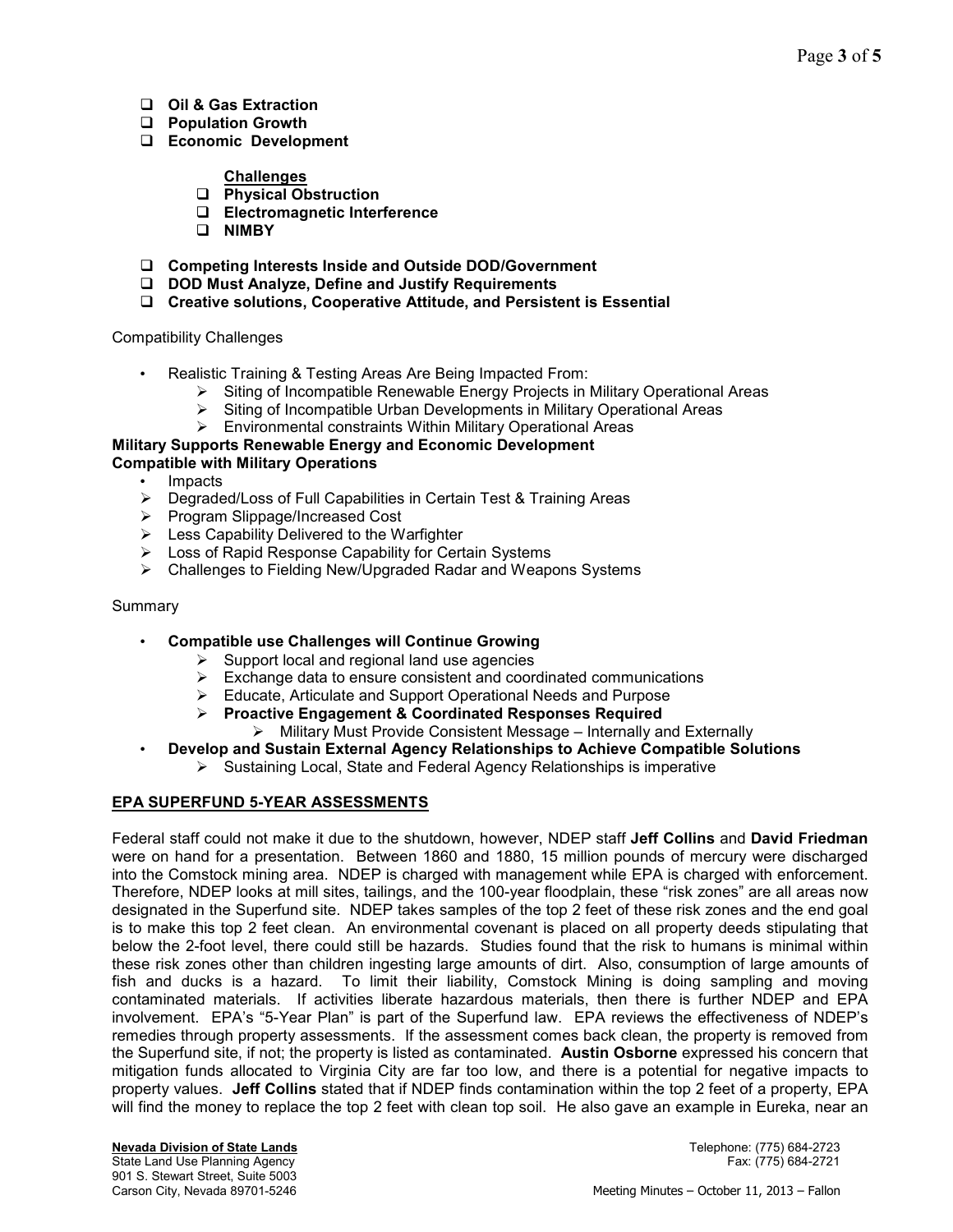old lead smelter; the top one foot has been removed on ten properties, working around trees and other obstacles, with clean top soil being replaced there.

### **COUNTY PLANNING ISSUES**

**Clark County – Nancy Lipski:** There have been hundreds of "non-conforming" zone changes processed. Not much commercial activity.

**Churchill County – Eleanor Lockwood:** The Patua geothermal plant at Hazen will be on line in November and the DFA milk powder plant in January, 2014.

**Mineral County – Jerrie Tipton:** There is concern that the DEIS habitat mapping for the Bi-State sage grouse shows two-thirds of the county as "potential" and 20% as "critical". This could have negative effects on economic development. She also mentioned the struggles of "mom and pop" hard rock sites and the difficulty in affording permitting. A non-profit group has formed to assist them in the permitting process. There is also a move underway to look at re-purposing the Depot.

**NACO – Dagny Stapleton:** AB227 requires a study for the release of federal lands in Nevada, task force meetings are being held around the State, NACO is facilitating. AB239 requires a utility energy corridor element in the county master plan and other stipulations for utility development. NACO is developing a model ordinance. Wildhorse lawsuit between BLM and NACO over wild horse management.

**Nye County – Lorinda Wichman:** Solar Reserve development agreement included employment of a certain percentage of Nevadans, which has not occurred. There is also a road maintenance agreement with county threatening litigation to move forward with this maintenance. New development agreement being developed with another solar company wanting to develop in Amargosa Valley, on private property. **Ms. Wichman** attended the 2013 Western Interstate Region Conference in Grand Junction, Colorado. Mentioned the Historic Route Preservation Act (RS 2477 movement). She is now part of a working group developing potential federal regulation suggestions on these roads.

**Esmeralda County – Dominic Pappalardo:** A number of Goldfield residents are now working at Solar Reserve. Lithium production adjacent to Silver Peak is ongoing. The International Minerals mine will be developed north of Goldfield and will require re-routing 2.5 miles of US 95.

**White Pine County – Laurie Carson:** There has been a negative impact to tourism at Comins Lake, there is fish contamination from historic mill sites.

**Storey County – Austin Osborne:** C Street in Virginia City has been named a "Best Places Street" by the American Planning Association. There may be a ballot measure going forward for parcel exchanges between Storey and Washoe for residential and between Storey and Washoe for TRI. The Storey land bill is moving forward to help clear BLM clouded title in Virginia City and Gold Hill.

### **PUBLIC COMMENT**

None

### **ADJOURNMENT FOR LUNCH AND FIELD TRIP**

The meeting was adjourned at 12:00pm for lunch and then on to the two site visits.

#### Dairy Farmers of America (DFA) Fallon Plant.

**Wesley Clark,** plant manager, gave a tour of the plant, under construction. The plant includes milk reception and cream shipping, separation and evaporation, and powder manufacturing. The raw milk (2.4 million pounds) is stored in four 70,000 gallon silos while 500,000 pounds of heated cream is stored in two 30,000 gallon silos. Skim milk is stored in two additional 30,000 gallon silos. The milk is separated and evaporated to produce 7.1 tons of dried product per hour, 20 hours per day.